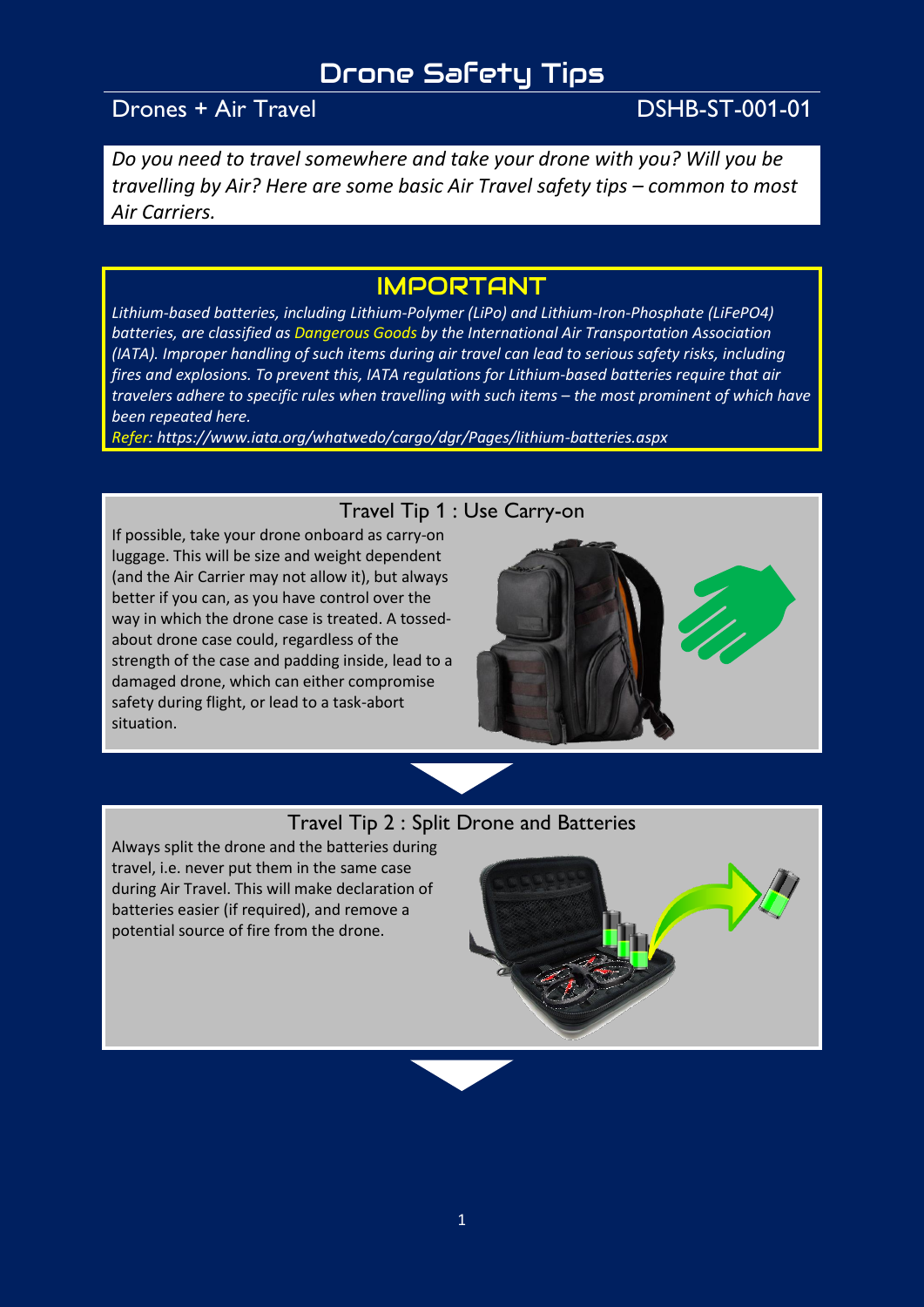# Drone Safety Tips

## Drones + Air Travel DSHB-ST-001-01

#### Travel Tip 3 : Battery Bag

Put the batteries in a special "battery bag" for increased safety, and to prevent short circuits. Many "battery bags: are marked "Li-Po" safe – easy for identification by an Air Carrier – and are fire and combustion proof.



Travel Tip 4 : No Batteries in Hold

NEVER check the batteries into the hold – always take them onboard with you as carry-on luggage. Remember to keep the drone and batteries apart, even if both are taken on-board as carryon luggage.



#### Travel Tip 5 : Discharge Batteries

Always discharge the batteries before you embark on your travels. Discharge to the lowest level possible for your battery type, but to at least 30% of the total charge.



Travel Tip 6 : Establish Battery Capacity (Wh) *Battery Capacity = lithium content = watt-hours (Wh) Wh = voltage (V) x ampere-hours (Ah)*

## Travel Tip 6.a : Battery Capacity = maximum 100Wh

Most carriers allow unlimited numbers of batteries having a maximum capacity of 100Wh or less. Always DECLARE your batteries prior to boarding!